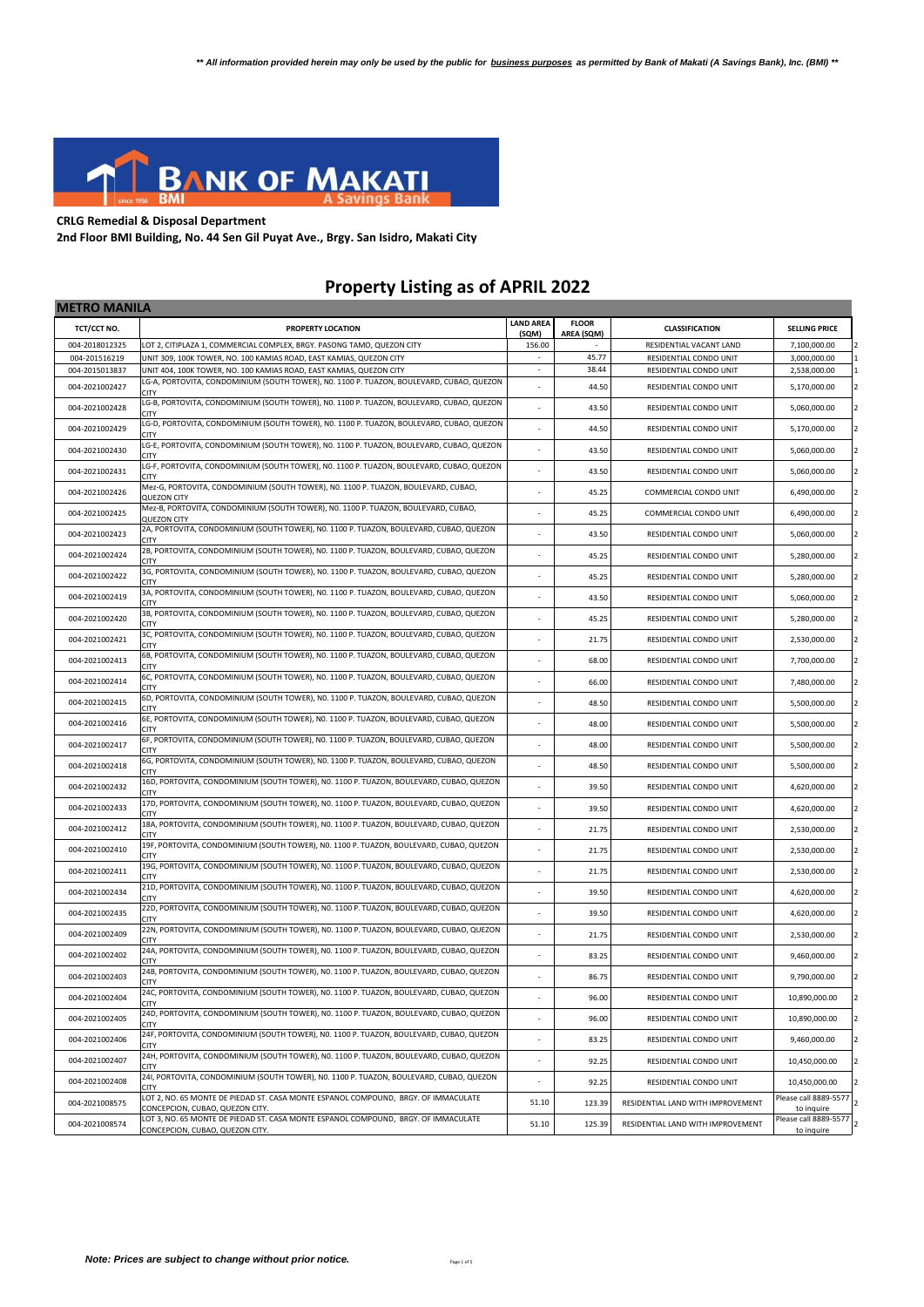| TCT/CCT NO.                         | PROPERTY LOCATION                                                                                                                                | <b>LAND AREA</b><br>(SQM) | <b>FLOOR</b><br>AREA (SQM)   | <b>CLASSIFICATION</b>                                     | <b>SELLING PRICE</b>                              |
|-------------------------------------|--------------------------------------------------------------------------------------------------------------------------------------------------|---------------------------|------------------------------|-----------------------------------------------------------|---------------------------------------------------|
| 004-2017015411 to<br>004-2017015413 | UNIT 22D 22ND FLOOR (PARKING SLOTS 144 B-4 & 145 B-4) TOWER 1, EASTWOOD PARKVIEW,<br>EASTWOOD COR. ORCHARD RD., EASTWOOD CYBERPARK, QUEZON CITY* |                           | 81 (UNIT) &<br>25 SQM (2 PS) | RESIDENTIAL CONDO UNIT<br>(WITH 2 PARKING SLOTS)          | 11,412,000.00                                     |
| N-73720                             | BLDG. 1, UNIT 1-B, VIVIDA NORTH CONDO., OMEGA AVE. cor. TIMEX & ROLEX STS., BRGY. WEST AVE.,                                                     |                           | 34.30                        | RESIDENTIAL CONDO UNIT                                    | Please call 8889-5577                             |
| N-73728                             | FAIRVIEW, QUEZON CITY<br>BLDG. 1, Unit 3-A, VIVIDA NORTH CONDO., OMEGA AVE. cor. TIMEX & ROLEX STS., BRGY. WEST AVE.,<br>FAIRVIEW, QUEZON CITY   |                           | 25.71                        | RESIDENTIAL CONDO UNIT                                    | to inquire<br>Please call 8889-5577               |
| N-73743                             | BLDG. 2, Unit 2-B, VIVIDA NORTH CONDO., OMEGA AVE. cor. TIMEX & ROLEX STS., BRGY. WEST AVE.,<br>FAIRVIEW, QUEZON CITY                            |                           | 25.49                        | RESIDENTIAL CONDO UNIT                                    | to inquire<br>Please call 8889-5577<br>to inquire |
| N-73749                             | BLDG. 2, Unit 3-B, VIVIDA NORTH CONDO., OMEGA AVE. cor. TIMEX & ROLEX STS., BRGY. WEST AVE.,<br>FAIRVIEW, QUEZON CITY                            |                           | 25.19                        | RESIDENTIAL CONDO UNIT                                    | Please call 8889-5577<br>to inquire               |
| N-73750                             | BLDG. 2, Unit 3-C, VIVIDA NORTH CONDO., OMEGA AVE. cor. TIMEX & ROLEX STS., BRGY. WEST AVE.,<br>FAIRVIEW, QUEZON CITY                            |                           | 26.62                        | RESIDENTIAL CONDO UNIT                                    | Please call 8889-5577<br>to inquire               |
| N-73755                             | BLDG. 2, Unit 4-B, VIVIDA NORTH CONDO., OMEGA AVE. cor. TIMEX & ROLEX STS., BRGY. WEST AVE.,<br>FAIRVIEW, QUEZON CITY                            |                           | 25.19                        | RESIDENTIAL CONDO UNIT                                    | Please call 8889-5577<br>to inquire               |
| N-73756                             | BLDG. 2, Unit 4-C, VIVIDA NORTH CONDO., OMEGA AVE. cor. TIMEX & ROLEX STS., BRGY. WEST AVE.,<br>FAIRVIEW, QUEZON CITY                            |                           | 26.62                        | RESIDENTIAL CONDO UNIT                                    | Please call 8889-5577<br>to inquire               |
| N-73758                             | BLDG. 2, Unit 4-E, VIVIDA NORTH CONDO., OMEGA AVE. cor. TIMEX & ROLEX STS., BRGY. WEST AVE.,<br>FAIRVIEW, QUEZON CITY                            |                           | 33.99                        | RESIDENTIAL CONDO UNIT                                    | Please call 8889-5577<br>to inquire               |
| N-73762                             | BLDG. 3, Unit 1-C, VIVIDA NORTH CONDO., OMEGA AVE. cor. TIMEX & ROLEX STS., BRGY. WEST AVE.,<br>FAIRVIEW, QUEZON CITY                            |                           | 33.69                        | RESIDENTIAL CONDO UNIT                                    | Please call 8889-5577<br>to inquire               |
| N-73773                             | BLDG. 3, Unit 3-E, VIVIDA NORTH CONDO., OMEGA AVE. cor. TIMEX & ROLEX STS., BRGY. WEST AVE.,<br>FAIRVIEW, QUEZON CITY                            |                           | 25.71                        | RESIDENTIAL CONDO UNIT                                    | Please call 8889-5577<br>to inquire               |
| N-73772                             | BLDG. 3, Unit 3-D, VIVIDA NORTH CONDO., OMEGA AVE. cor. TIMEX & ROLEX STS., BRGY. WEST AVE.,<br>FAIRVIEW, QUEZON CITY                            |                           | 31.27                        | RESIDENTIAL CONDO UNIT                                    | Please call 8889-5577<br>to inquire               |
| N-73775                             | BLDG. 3, Unit 4-B, VIVIDA NORTH CONDO., OMEGA AVE. cor. TIMEX & ROLEX STS., BRGY. WEST AVE.,<br>FAIRVIEW, QUEZON CITY                            |                           | 24.51                        | RESIDENTIAL CONDO UNIT                                    | Please call 8889-5577<br>to inquire               |
| 001-2019002796                      | BLK. 2, LOT 20, MERCURY ST. SUNRISER VILLAGE, LLANO ROAD, CAMARIN, CALOOCAN CITY                                                                 | 90.00                     |                              | RESIDENTIAL LAND WITH TWO (2)<br>STOREY HOUSE IMPROVEMENT | 3,500,000.00                                      |
| 001-2021003867                      | LOT 41 BLOCK 6, PEARL ST. (ROAD LOT 5), CELINA HOMES 3, BRGY. 171, BAGUMBONG, CALOOCAN CITY                                                      | 38.50                     | 59.50                        | RESIDENTIAL LAND<br>WITH IMPROVEMENT                      | Please call 8889-5577<br>to inquire               |
| PT-58471                            | UNIT 509, 5TH FLOOR, BLDG. A, VILLA SOLE CONDOMINIUM ALONG AMANG RODRIGUEZ AVENUE, BRGY.<br>SANTOLAN, PASIG CITY                                 |                           | 27.40                        | RESIDENTIAL CONDO UNIT                                    | Please call 8889-5577<br>to inquire               |
| 011-2018002810                      | UNIT 209 BLDG. B VILLA SOLE CONDOMINIUM 452 AMANG RODRIGUEZ AVE. BRGY. SANTOLAN PASIG<br><b>CITY</b>                                             |                           | 34.00                        | RESIDENTIAL CONDO UNIT                                    | 2,500,000.00                                      |
| 011-2018002811                      | UNIT 210 BLDG. B VILLA SOLE CONDOMINIUM 452 AMANG RODRIGUEZ AVE. BRGY. SANTOLAN PASIG<br><b>CITY</b>                                             |                           | 33.58                        | RESIDENTIAL CONDO UNIT                                    | 2,400,000.00                                      |
| 011-2012001350                      | UNIT 205 VILLA SOLE CONDOMINIUM (TOWERr B), BARANGAY MANGGAHAN, PASIG CITY                                                                       |                           | 33.58                        | RESIDENTIAL CONDO UNIT                                    | Please call 8889-5577<br>to inquire               |
| 011-2012001374                      | UNIT 313 VILLA SOLE CONDOMINIUM (TOWERr B), BARANGAY MANGGAHAN, PASIG CITY                                                                       |                           | 33.58                        | RESIDENTIAL CONDO UNIT                                    | Please call 8889-5577<br>to inquire               |
| 011-2012001404                      | UNIT 511 VILLA SOLE CONDOMINIUM (TOWERr B), BARANGAY MANGGAHAN, PASIG CITY                                                                       |                           | 41.84                        | RESIDENTIAL CONDO UNIT                                    | Please call 8889-5577<br>to inquire               |
| 011-2012001425                      | UNIT 616 VILLA SOLE CONDOMINIUM (TOWERr B), BARANGAY MANGGAHAN, PASIG CITY                                                                       |                           | 33.58                        | RESIDENTIAL CONDO UNIT                                    | Please call 8889-5577<br>to inquire               |
| 011-2012001427                      | UNIT 618VILLA SOLE CONDOMINIUM (TOWERr B), BARANGAY MANGGAHAN, PASIG CITY                                                                        |                           | 33.58                        | RESIDENTIAL CONDO UNIT                                    | Please call 8889-5577<br>to inquire               |
| 011-2012001441                      | UNIT 713 VILLA SOLE CONDOMINIUM (TOWERr B), BARANGAY MANGGAHAN, PASIG CITY                                                                       |                           | 33.58                        | RESIDENTIAL CONDO UNIT                                    | Please call 8889-5577<br>to inquire               |
| 19 CCTS                             | LANCASTER SHAW-PHASE 2-LANCASTER ATRIUM TOWER A, MANDALUYONG CITY                                                                                |                           |                              | RESIDENTIAL CONDO UNITS                                   | Please call 8889-5577<br>to inquire               |
| 012-2013000031                      | UNIT 6-D, 6TH FLOOR, REGATTA CONDOMINIUM, HARBOARD STEET COR. B, PADILLA ST., STA. LUCIA, SAN<br><b>JUAN CITY</b>                                |                           | 23.47                        | RESIDENTIAL CONDO UNIT                                    | 1,700,000.00                                      |
| 012-2011000228                      | UNIT 1D GROUND FLOOR NO. 223 REGATTA RESIDENCES CONDO HARBOARD ST. CORNER B. PADILLA ST.<br>BRGY. STA. LUCIA, SAN JUAN CITY                      |                           | 21.62                        | RESIDENTIAL CONDO UNIT                                    | Please call 8889-5577<br>to inquire               |
| 012-2011000229                      | UNIT 1E GROUND FLOOR NO. 223 REGATTA RESIDENCES CONDO HARBOARD ST. CORNER B. PADILLA ST.<br>BRGY. STA. LUCIA, SAN JUAN CITY                      |                           | 21.65                        | RESIDENTIAL CONDO UNIT                                    | Please call 8889-5577<br>to inquire               |
| 012-2011000238                      | UNIT 2B 2ND FLOOR NO. 223 REGATTA RESIDENCES CONDO HARBOARD ST. CORNER B. PADILLA ST. BRGY.<br>STA. LUCIA, SAN JUAN CITY                         |                           | 25.18                        | RESIDENTIAL CONDO UNIT                                    | Please call 8889-5577<br>to inquire               |
| 012-2011000239                      | UNIT 2C 2ND FLOOR NO. 223 REGATTA RESIDENCES CONDO HARBOARD ST. CORNER B. PADILLA ST. BRGY.<br>STA. LUCIA, SAN JUAN CITY                         |                           | 30.20                        | RESIDENTIAL CONDO UNIT                                    | Please call 8889-5577<br>to inquire               |
| 012-2011000240                      | UNIT 2D 2ND FLOOR NO. 223 REGATTA RESIDENCES CONDO HARBOARD ST. CORNER B. PADILLA ST. BRGY.<br>STA, LUCIA, SAN JUAN CITY                         |                           | 24.72                        | RESIDENTIAL CONDO UNIT                                    | Please call 8889-5577<br>to inquire               |
| 012-2011000251                      | UNIT 3B 3RD FLOOR NO. 223 REGATTA RESIDENCES CONDO HARBOARD ST. CORNER B. PADILLA ST. BRGY.<br>STA, LUCIA, SAN JUAN CITY                         |                           | 34.24                        | RESIDENTIAL CONDO UNIT                                    | Please call 8889-5577<br>to inquire               |
| 012-2011000252                      | UNIT 3C 3RD FLOOR NO. 223 REGATTA RESIDENCES CONDO HARBOARD ST. CORNER B. PADILLA ST. BRGY.<br>STA. LUCIA, SAN JUAN CITY                         |                           | 29.70                        | RESIDENTIAL CONDO UNIT                                    | Please call 8889-5577<br>to inquire               |
| 012-2011000257                      | UNIT 3H 3RD FLOOR NO. 223 REGATTA RESIDENCES CONDO HARBOARD ST. CORNER B. PADILLA ST. BRGY.<br>STA. LUCIA, SAN JUAN CITY                         |                           | 28.84                        | RESIDENTIAL CONDO UNIT                                    | Please call 8889-5577<br>to inquire               |
| 012-2011000258                      | UNIT 3I 3RD FLOOR NO. 223 REGATTA RESIDENCES CONDO HARBOARD ST. CORNER B. PADILLA ST. BRGY.<br>STA. LUCIA, SAN JUAN CITY                         |                           | 30.36                        | RESIDENTIAL CONDO UNIT                                    | Please call 8889-5577<br>to inquire               |
| 012-2011000260                      | UNIT 3K 3RD FLOOR NO. 223 REGATTA RESIDENCES CONDO HARBOARD ST. CORNER B. PADILLA ST. BRGY.<br>STA. LUCIA, SAN JUAN CITY                         |                           | 28.28                        | RESIDENTIAL CONDO UNIT                                    | Please call 8889-5577<br>to inquire               |
| 012-2011000263                      | UNIT 4A 4TH FLOOR NO. 223 REGATTA RESIDENCES CONDO HARBOARD ST. CORNER B. PADILLA ST. BRGY.<br>STA, LUCIA, SAN JUAN CITY                         |                           | 28.90                        | RESIDENTIAL CONDO UNIT                                    | Please call 8889-5577<br>to inquire               |
| 012-2011000266                      | UNIT 4D 4TH FLOOR NO. 223 REGATTA RESIDENCES CONDO HARBOARD ST. CORNER B. PADILLA ST. BRGY.<br>STA. LUCIA, SAN JUAN CITY                         |                           | 23.47                        | RESIDENTIAL CONDO UNIT                                    | Please call 8889-5577<br>to inquire               |
| 012-2011000267                      | UNIT 4E 4TH FLOOR NO. 223 REGATTA RESIDENCES CONDO HARBOARD ST. CORNER B. PADILLA ST. BRGY.<br>STA, LUCIA, SAN JUAN CITY                         |                           | 23.53                        | RESIDENTIAL CONDO UNIT                                    | Please call 8889-5577<br>to inquire               |
| 012-2011000277                      | UNIT 5B 5TH FLOOR NO. 223 REGATTA RESIDENCES CONDO HARBOARD ST. CORNER B. PADILLA ST. BRGY.<br>STA. LUCIA, SAN JUAN CITY                         |                           | 24.95                        | RESIDENTIAL CONDO UNIT                                    | Please call 8889-5577<br>to inquire               |
| 012-2011000278                      | UNIT 5C 5TH FLOOR NO. 223 REGATTA RESIDENCES CONDO HARBOARD ST. CORNER B. PADILLA ST. BRGY.<br>STA, LUCIA, SAN JUAN CITY                         |                           | 30.28                        | RESIDENTIAL CONDO UNIT                                    | Please call 8889-5577<br>to inquire               |
| 012-2011000279                      | UNIT 5D 5TH FLOOR NO. 223 REGATTA RESIDENCES CONDO HARBOARD ST. CORNER B. PADILLA ST. BRGY.<br>STA. LUCIA, SAN JUAN CITY                         |                           | 23.47                        | RESIDENTIAL CONDO UNIT                                    | Please call 8889-5577<br>to inquire               |
| 012-2011000280                      | UNIT 5E 5TH FLOOR NO. 223 REGATTA RESIDENCES CONDO HARBOARD ST. CORNER B. PADILLA ST. BRGY.<br>STA. LUCIA, SAN JUAN CITY                         |                           | 23.53                        | RESIDENTIAL CONDO UNIT                                    | Please call 8889-5577<br>to inquire               |
| 012-2011000281                      | UNIT 5F 5TH FLOOR NO. 223 REGATTA RESIDENCES CONDO HARBOARD ST. CORNER B. PADILLA ST. BRGY.<br>STA. LUCIA, SAN JUAN CITY                         |                           | 33.78                        | RESIDENTIAL CONDO UNIT                                    | Please call 8889-5577<br>to inquire               |
| 012-2011000284                      | UNIT 5I 5TH FLOOR NO. 223 REGATTA RESIDENCES CONDO HARBOARD ST. CORNER B. PADILLA ST. BRGY.<br>STA. LUCIA, SAN JUAN CITY                         |                           | 30.36                        | RESIDENTIAL CONDO UNIT                                    | Please call 8889-5577<br>to inquire               |
| 012-2011000286                      | UNIT 5K 5TH FLOOR NO. 223 REGATTA RESIDENCES CONDO HARBOARD ST. CORNER B. PADILLA ST. BRGY.<br>STA. LUCIA, SAN JUAN CITY                         |                           | 28.28                        | RESIDENTIAL CONDO UNIT                                    | Please call 8889-5577<br>to inquire               |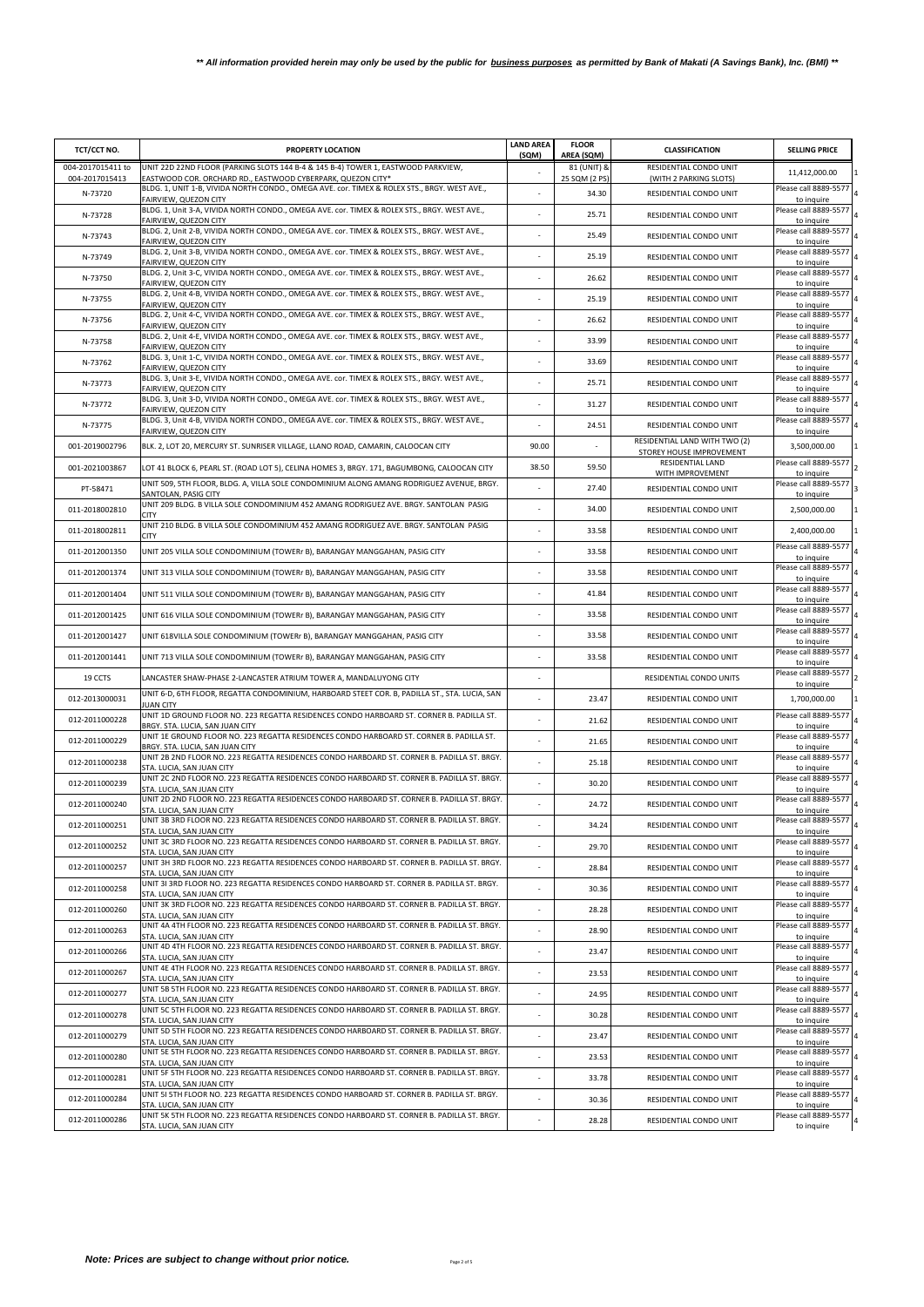| TCT/CCT NO.    | PROPERTY LOCATION                                                                                                                                                                           | <b>LAND AREA</b><br>(SQM) | <b>FLOOR</b><br>AREA (SQM) | <b>CLASSIFICATION</b>  | <b>SELLING PRICE</b>                              |
|----------------|---------------------------------------------------------------------------------------------------------------------------------------------------------------------------------------------|---------------------------|----------------------------|------------------------|---------------------------------------------------|
| 012-2011000287 | UNIT 5L 5TH FLOOR NO. 223 REGATTA RESIDENCES CONDO HARBOARD ST. CORNER B. PADILLA ST. BRGY.<br>STA. LUCIA, SAN JUAN CITY                                                                    |                           | 25.09                      | RESIDENTIAL CONDO UNIT | Please call 8889-5577<br>to inquire               |
| 012-2011000288 | UNIT 5M 5TH FLOOR NO. 223 REGATTA RESIDENCES CONDO HARBOARD ST. CORNER B. PADILLA ST. BRGY.<br>STA. LUCIA, SAN JUAN CITY                                                                    |                           | 43.00                      | RESIDENTIAL CONDO UNIT | Please call 8889-5577<br>to inquire               |
| 012-2011000289 | UNIT 6A 6TH FLOOR NO. 223 REGATTA RESIDENCES CONDO HARBOARD ST. CORNER B. PADILLA ST. BRGY.<br>STA. LUCIA, SAN JUAN CITY                                                                    | ×,                        | 28.90                      | RESIDENTIAL CONDO UNIT | Please call 8889-5577<br>to inquire               |
| 012-2011000294 | UNIT 6F 6TH FLOOR NO. 223 REGATTA RESIDENCES CONDO HARBOARD ST. CORNER B. PADILLA ST. BRGY.<br>STA. LUCIA, SAN JUAN CITY                                                                    |                           | 33.78                      | RESIDENTIAL CONDO UNIT | Please call 8889-5577<br>to inquire               |
| 012-2011000297 | UNIT 6I 6TH FLOOR NO. 223 REGATTA RESIDENCES CONDO HARBOARD ST. CORNER B. PADILLA ST. BRGY.<br>STA. LUCIA, SAN JUAN CITY                                                                    |                           | 30.36                      | RESIDENTIAL CONDO UNIT | Please call 8889-5577<br>to inquire               |
| 012-2011000298 | UNIT 6J 6TH FLOOR NO. 223 REGATTA RESIDENCES CONDO HARBOARD ST. CORNER B. PADILLA ST. BRGY.<br>STA. LUCIA, SAN JUAN CITY                                                                    |                           | 29.05                      | RESIDENTIAL CONDO UNIT | Please call 8889-5577<br>to inquire               |
| 012-2011000300 | UNIT 6L 6TH FLOOR NO. 223 REGATTA RESIDENCES CONDO HARBOARD ST. CORNER B. PADILLA ST. BRGY.<br>STA. LUCIA, SAN JUAN CITY                                                                    |                           | 25.09                      | RESIDENTIAL CONDO UNIT | Please call 8889-5577<br>to inquire               |
| 012-2011000301 | UNIT 6M 6TH FLOOR NO. 223 REGATTA RESIDENCES CONDO HARBOARD ST. CORNER B. PADILLA ST. BRGY.<br>STA. LUCIA, SAN JUAN CITY                                                                    |                           | 43.00                      | RESIDENTIAL CONDO UNIT | Please call 8889-5577<br>to inquire               |
| 012-2011000309 | UNIT 7H 7TH FLOOR NO. 223 REGATTA RESIDENCES CONDO HARBOARD ST. CORNER B. PADILLA ST. BRGY.<br>STA. LUCIA, SAN JUAN CITY                                                                    |                           | 28.84                      | RESIDENTIAL CONDO UNIT | Please call 8889-5577<br>to inquire               |
| 012-2011000319 | PARKING SLOT NO. 1 Basement No. 223 NO. 223 REGATTA RESIDENCES CONDOMINIUM HARBOARD ST.<br>CORNER B. PADILLA ST. BRGY. STA LUCIA, SAN JUAN CITY.                                            |                           | 18.93                      | PARKING SLOT           | Please call 8889-5577<br>to inquire               |
| 012-2011000320 | PARKING SLOT NO. 2 Basement No. 223 NO. 223 REGATTA RESIDENCES CONDOMINIUM HARBOARD ST.                                                                                                     |                           | 18.93                      | PARKING SLOT           | Please call 8889-5577                             |
| 012-2011000321 | CORNER B. PADILLA ST. BRGY. STA LUCIA, SAN JUAN CITY.<br>PARKING SLOT NO. 3 Basement No. 223 NO. 223 REGATTA RESIDENCES CONDOMINIUM HARBOARD ST.                                            |                           | 15.55                      | PARKING SLOT           | to inquire<br>Please call 8889-5577               |
| 012-2011000322 | CORNER B. PADILLA ST. BRGY. STA LUCIA, SAN JUAN CITY.<br>PARKING SLOT NO. 4 Basement No. 223 NO. 223 REGATTA RESIDENCES CONDOMINIUM HARBOARD ST.                                            |                           | 15.55                      | PARKING SLOT           | to inquire<br>Please call 8889-5577               |
| 012-2011000324 | CORNER B. PADILLA ST. BRGY. STA LUCIA, SAN JUAN CITY.<br>PARKING SLOT NO. 6 Basement No. 223 NO. 223 REGATTA RESIDENCES CONDOMINIUM HARBOARD ST.                                            |                           | 15.55                      | PARKING SLOT           | to inquire<br>Please call 8889-5577               |
| 012-2011000325 | CORNER B. PADILLA ST. BRGY. STA LUCIA, SAN JUAN CITY.<br>PARKING SLOT NO. 7 Basement No. 223 NO. 223 REGATTA RESIDENCES CONDOMINIUM HARBOARD ST.                                            |                           | 16.23                      | PARKING SLOT           | to inquire<br>Please call 8889-5577               |
| 012-2011000326 | CORNER B. PADILLA ST. BRGY. STA LUCIA, SAN JUAN CITY.<br>PARKING SLOT NO. 8 Basement No. 223 NO. 223 REGATTA RESIDENCES CONDOMINIUM HARBOARD ST.                                            |                           | 16.23                      | PARKING SLOT           | to inquire<br>Please call 8889-5577               |
| 012-2011000327 | CORNER B. PADILLA ST. BRGY. STA LUCIA, SAN JUAN CITY.<br>PARKING SLOT NO. 9 Basement No. 223 NO. 223 REGATTA RESIDENCES CONDOMINIUM HARBOARD ST.                                            |                           | 16.23                      | <b>PARKING SLOT</b>    | to inquire<br>Please call 8889-5577               |
|                | CORNER B. PADILLA ST. BRGY. STA LUCIA, SAN JUAN CITY.<br>PARKING SLOT NO. 10 Basement No. 223 NO. 223 REGATTA RESIDENCES CONDOMINIUM HARBOARD ST.                                           |                           |                            |                        | to inquire<br>Please call 8889-5577               |
| 012-2011000328 | CORNER B. PADILLA ST. BRGY. STA LUCIA, SAN JUAN CITY.<br>PARKING SLOT NO. 11 Basement No. 223 NO. 223 REGATTA RESIDENCES CONDOMINIUM HARBOARD ST.                                           |                           | 16.23                      | <b>PARKING SLOT</b>    | to inquire<br>Please call 8889-5577               |
| 012-2011000329 | CORNER B. PADILLA ST. BRGY. STA LUCIA, SAN JUAN CITY.<br>PARKING SLOT NO. 12 Basement No. 223 NO. 223 REGATTA RESIDENCES CONDOMINIUM HARBOARD ST.                                           |                           | 16.50                      | PARKING SLOT           | to inquire<br>Please call 8889-5577               |
| 012-2011000330 | CORNER B. PADILLA ST. BRGY. STA LUCIA, SAN JUAN CITY.<br>PARKING SLOT NO. 13 Basement No. 223 NO. 223 REGATTA RESIDENCES CONDOMINIUM HARBOARD ST.                                           |                           | 16.50                      | PARKING SLOT           | to inquire<br>Please call 8889-5577               |
| 012-2011000331 | CORNER B. PADILLA ST. BRGY. STA LUCIA, SAN JUAN CITY.<br>PARKING SLOT NO. 14 Basement No. 223 NO. 223 REGATTA RESIDENCES CONDOMINIUM HARBOARD ST.                                           |                           | 13.24                      | <b>PARKING SLOT</b>    | to inquire<br>Please call 8889-5577               |
| 012-2011000332 | CORNER B. PADILLA ST. BRGY. STA LUCIA, SAN JUAN CITY.<br>PARKING SLOT NO. 15 Basement No. 223 NO. 223 REGATTA RESIDENCES CONDOMINIUM HARBOARD ST.                                           |                           | 13.24                      | <b>PARKING SLOT</b>    | to inquire<br>Please call 8889-5577               |
| 012-2011000333 | CORNER B. PADILLA ST. BRGY. STA LUCIA, SAN JUAN CITY.                                                                                                                                       |                           | 12.50                      | PARKING SLOT           | to inquire                                        |
| 012-2011000334 | PARKING SLOT NO. 16 Basement No. 223 NO. 223 REGATTA RESIDENCES CONDOMINIUM HARBOARD ST.<br>CORNER B. PADILLA ST. BRGY. STA LUCIA, SAN JUAN CITY.                                           |                           | 11.94                      | PARKING SLOT           | Please call 8889-5577<br>to inquire               |
| 012-2011000335 | PARKING SLOT NO. 17 Basement No. 223 NO. 223 REGATTA RESIDENCES CONDOMINIUM HARBOARD ST.<br>CORNER B. PADILLA ST. BRGY. STA LUCIA, SAN JUAN CITY.                                           |                           | 13.02                      | PARKING SLOT           | Please call 8889-5577<br>to inquire               |
| 012-2011000336 | PARKING SLOT NO. 18 Basement No. 223 NO. 223 REGATTA RESIDENCES CONDOMINIUM HARBOARD ST.<br>CORNER B. PADILLA ST. BRGY. STA LUCIA, SAN JUAN CITY.                                           | ×,                        | 13.02                      | PARKING SLOT           | Please call 8889-5577<br>to inquire               |
| 012-2011000337 | PARKING SLOT NO. 19 Basement No. 223 NO. 223 REGATTA RESIDENCES CONDOMINIUM HARBOARD ST.<br>CORNER B. PADILLA ST. BRGY. STA LUCIA, SAN JUAN CITY.                                           |                           | 12.58                      | <b>PARKING SLOT</b>    | Please call 8889-5577<br>to inquire               |
| 012-2011000338 | PARKING SLOT NO. 20 Basement No. 223 NO. 223 REGATTA RESIDENCES CONDOMINIUM HARBOARD ST.<br>CORNER B. PADILLA ST. BRGY. STA LUCIA, SAN JUAN CITY.                                           |                           | 12.58                      | PARKING SLOT           | Please call 8889-5577<br>to inquire               |
| 012-2011000339 | PARKING SLOT NO. 21 Basement No. 223 NO. 223 REGATTA RESIDENCES CONDOMINIUM HARBOARD ST.<br>CORNER B. PADILLA ST. BRGY. STA LUCIA, SAN JUAN CITY.                                           |                           | 12.58                      | PARKING SLOT           | Please call 8889-5577<br>to inquire               |
| 012-2011000340 | PARKING SLOT NO. 22 Basement No. 223 NO. 223 REGATTA RESIDENCES CONDOMINIUM HARBOARD ST.<br>CORNER B. PADILLA ST. BRGY, STA LUCIA, SAN JUAN CITY.                                           |                           | 12.58                      | PARKING SLOT           | Please call 8889-5577<br>to inquire               |
| 012-2011000341 | PARKING SLOT NO. 23 Basement No. 223 NO. 223 REGATTA RESIDENCES CONDOMINIUM HARBOARD ST.<br>CORNER B. PADILLA ST. BRGY. STA LUCIA, SAN JUAN CITY.                                           |                           | 11.94                      | PARKING SLOT           | Please call 8889-5577<br>to inquire               |
| 012-2011000342 | PARKING SLOT NO. 24 Basement No. 223 NO. 223 REGATTA RESIDENCES CONDOMINIUM HARBOARD ST.<br>CORNER B. PADILLA ST. BRGY. STA LUCIA. SAN JUAN CITY.                                           |                           | 11.94                      | PARKING SLOT           | Please call 8889-5577<br>to inquire               |
| 012-2011000231 | LOT 1 REGATTA RESIDENCES CONDOMINIUM HARBOARD ST. CORNER B. PADILLA ST. BRGY. STA LUCIA,<br>SAN JUAN CITY.                                                                                  | 574.00                    |                            | RESIDENTIAL            | Please call 8889-5577<br>to inquire               |
| 005-2020000781 | PARKING SLOT NO. 64 BASEMENT 1 ALMANZA METROPOLIS CONDOMINIUM, MANILA DOCTORS VILLAGE<br>ACCESS ROAD, BRGY. ALMANZA UNO, LAS PIÑAS CITY.                                                    |                           | 12.00                      | PARKING SLOT           | Please call 8889-5577<br>to inquire               |
| 005-2020000782 | PARKING SLOT NO. 65 BASEMENT 1 ALMANZA METROPOLIS CONDOMINIUM, MANILA DOCTORS VILLAGE<br>ACCESS ROAD. BRGY. ALMANZA UNO. LAS PIÑAS CITY.                                                    |                           | 12.00                      | PARKING SLOT           | Please call 8889-5577<br>to inquire               |
| 005-2020000783 | PARKING SLOT NO. 68 BASEMENT 1 ALMANZA METROPOLIS CONDOMINIUM, MANILA DOCTORS VILLAGE<br>ACCESS ROAD, BRGY. ALMANZA UNO, LAS PIÑAS CITY.                                                    |                           | 12.00                      | PARKING SLOT           | Please call 8889-5577<br>to inquire               |
| 005-2020000784 | PARKING SLOT NO. 71 BASEMENT 1 ALMANZA METROPOLIS CONDOMINIUM, MANILA DOCTORS VILLAGE<br>ACCESS ROAD, BRGY. ALMANZA UNO, LAS PIÑAS CITY.                                                    |                           | 12.00                      | PARKING SLOT           | Please call 8889-5577<br>to inquire               |
| 005-2020000785 | PARKING SLOT NO. 76 BASEMENT 1 ALMANZA METROPOLIS CONDOMINIUM, MANILA DOCTORS VILLAGE<br>ACCESS ROAD, BRGY. ALMANZA UNO, LAS PIÑAS CITY.                                                    |                           | 12.00                      | PARKING SLOT           | Please call 8889-5577<br>to inquire               |
| 005-2020000786 | PARKING SLOT NO. 79 BASEMENT 1 ALMANZA METROPOLIS CONDOMINIUM, MANILA DOCTORS VILLAGE                                                                                                       | ÷,                        | 12.00                      | PARKING SLOT           | Please call 8889-5577                             |
| 005-2020000787 | ACCESS ROAD, BRGY. ALMANZA UNO, LAS PIÑAS CITY.<br>PARKING SLOT NO. 80 BASEMENT 1 ALMANZA METROPOLIS CONDOMINIUM, MANILA DOCTORS VILLAGE<br>ACCESS ROAD, BRGY. ALMANZA UNO, LAS PIÑAS CITY. |                           | 12.00                      | <b>PARKING SLOT</b>    | to inquire<br>Please call 8889-5577<br>to inquire |
| 005-2020000788 | PARKING SLOT NO. 84 BASEMENT 1 ALMANZA METROPOLIS CONDOMINIUM, MANILA DOCTORS VILLAGE                                                                                                       |                           | 12.00                      | PARKING SLOT           | Please call 8889-5577                             |
| 005-2020000789 | ACCESS ROAD, BRGY. ALMANZA UNO, LAS PIÑAS CITY.<br>PARKING SLOT NO. 88 BASEMENT 1 ALMANZA METROPOLIS CONDOMINIUM, MANILA DOCTORS VILLAGE                                                    |                           | 12.00                      | PARKING SLOT           | to inquire<br>Please call 8889-5577               |
| 005-2020000790 | ACCESS ROAD, BRGY. ALMANZA UNO, LAS PIÑAS CITY.<br>PARKING SLOT NO. 89 BASEMENT 1 ALMANZA METROPOLIS CONDOMINIUM, MANILA DOCTORS VILLAGE                                                    |                           | 12.00                      | PARKING SLOT           | to inquire<br>Please call 8889-5577               |
| 005-2020000791 | ACCESS ROAD, BRGY. ALMANZA UNO, LAS PIÑAS CITY.<br>PARKING SLOT NO. 90 BASEMENT 1 ALMANZA METROPOLIS CONDOMINIUM, MANILA DOCTORS VILLAGE                                                    |                           | 12.00                      | PARKING SLOT           | to inquire<br>Please call 8889-5577               |
| 005-2020000792 | ACCESS ROAD, BRGY. ALMANZA UNO, LAS PIÑAS CITY.<br>PARKING SLOT NO. 92 BASEMENT 1 ALMANZA METROPOLIS CONDOMINIUM, MANILA DOCTORS VILLAGE                                                    |                           | 12.00                      | <b>PARKING SLOT</b>    | to inquire<br>Please call 8889-5577               |
| 005-2020000793 | ACCESS ROAD, BRGY. ALMANZA UNO, LAS PIÑAS CITY.<br>PARKING SLOT NO. 12 BASEMENT 2 ALMANZA METROPOLIS CONDOMINIUM, MANILA DOCTORS VILLAGE                                                    |                           | 12.00                      | PARKING SLOT           | to inquire<br>Please call 8889-5577               |
|                | ACCESS ROAD, BRGY. ALMANZA UNO, LAS PIÑAS CITY.                                                                                                                                             |                           |                            |                        | to inquire                                        |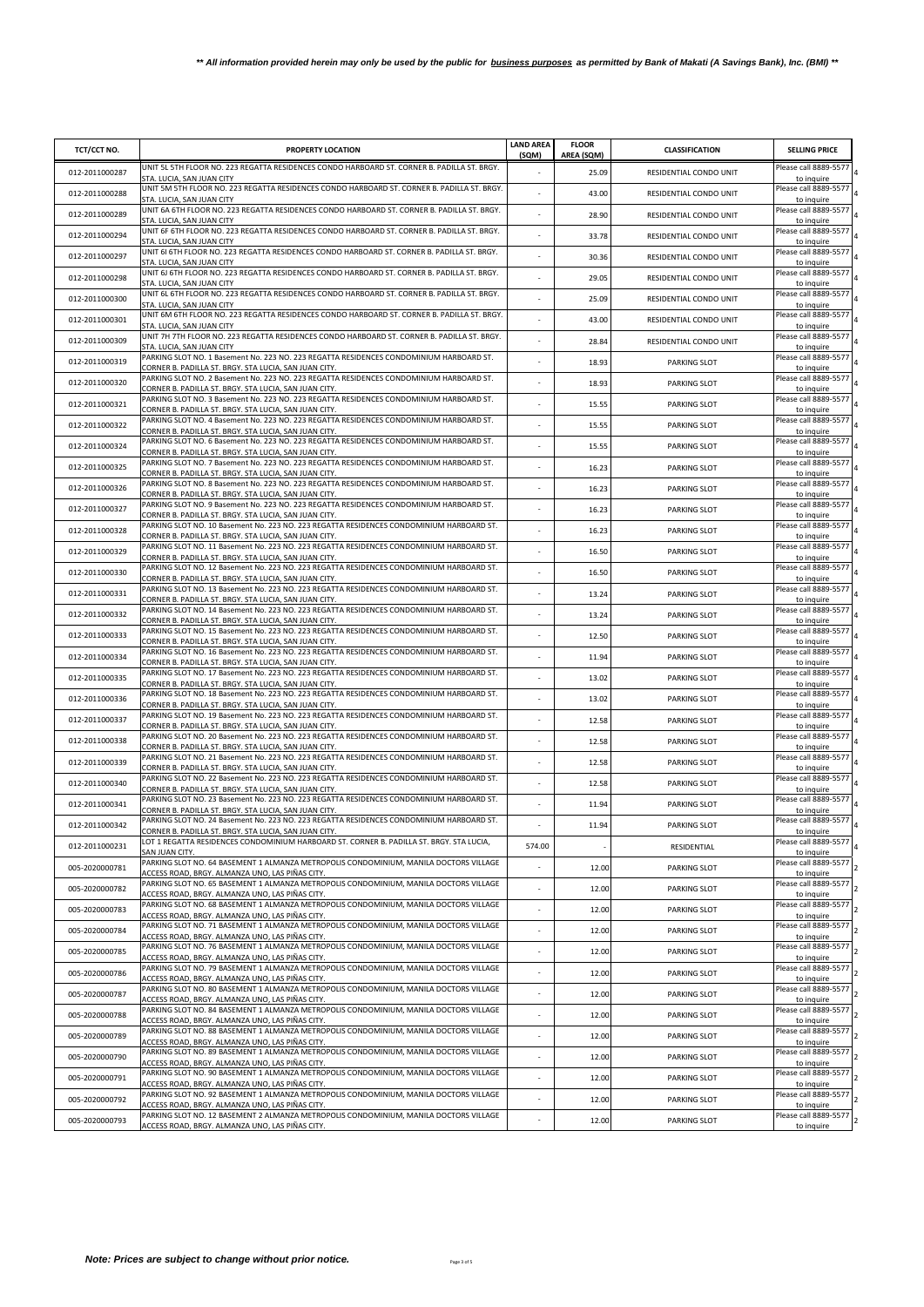| TCT/CCT NO.                       | PROPERTY LOCATION                                                                                         | <b>LAND AREA</b><br>(SQM) | <b>FLOOR</b><br>AREA (SQM) | <b>CLASSIFICATION</b>                       | <b>SELLING PRICE</b>  |
|-----------------------------------|-----------------------------------------------------------------------------------------------------------|---------------------------|----------------------------|---------------------------------------------|-----------------------|
| 005-2020000794                    | PARKING SLOT NO. 36 BASEMENT 2 ALMANZA METROPOLIS CONDOMINIUM, MANILA DOCTORS VILLAGE                     |                           | 12.00                      | <b>PARKING SLOT</b>                         | Please call 8889-5577 |
|                                   | ACCESS ROAD. BRGY. ALMANZA UNO. LAS PIÑAS CITY.                                                           |                           |                            |                                             | to inquire            |
| 005-2020000795                    | PARKING SLOT NO. 46 BASEMENT 2 ALMANZA METROPOLIS CONDOMINIUM, MANILA DOCTORS VILLAGE                     |                           | 12.00                      | <b>PARKING SLOT</b>                         | Please call 8889-5577 |
|                                   | ACCESS ROAD, BRGY, ALMANZA UNO, LAS PIÑAS CITY.                                                           |                           |                            |                                             | to inquire            |
| 005-2020000796                    | PARKING SLOT NO. 76 BASEMENT 2 ALMANZA METROPOLIS CONDOMINIUM. MANILA DOCTORS VILLAGE                     |                           | 12.00                      | <b>PARKING SLOT</b>                         | Please call 8889-5577 |
|                                   | ACCESS ROAD. BRGY. ALMANZA UNO. LAS PIÑAS CITY.                                                           |                           |                            |                                             | to inquire            |
| 005-2020000797                    | Parking Slot No. 83 BASEMENT 2 ALMANZA METROPOLIS CONDOMINIUM, MANILA DOCTORS VILLAGE                     |                           | 12.00                      | <b>PARKING SLOT</b>                         | Please call 8889-5577 |
|                                   | ACCESS ROAD, BRGY. ALMANZA UNO, LAS PIÑAS CITY.                                                           |                           |                            |                                             | to inquire            |
| 005-2020000798                    | PARKING SLOT NO. 87 BASEMENT 2 ALMANZA METROPOLIS CONDOMINIUM, MANILA DOCTORS VILLAGE                     |                           | 12.00                      | <b>PARKING SLOT</b>                         | Please call 8889-5577 |
|                                   | ACCESS ROAD, BRGY, ALMANZA UNO, LAS PIÑAS CITY.                                                           |                           |                            |                                             | to inquire            |
| 164-2014003278                    | UNIT 414 BARCELONA BLDG., VISTA DE LAGO, TUKTUKAN, TAGUIG CITY                                            |                           | 115.00                     | RESIDENTIAL CONDOMINIUM                     | 8,140,000.00          |
| 005-2021001703&<br>005-2021001704 | LOT 15 & LOT 16 BLOCK 2, NO. 74 ALABANG-ZAPOTE ROAD & ALDANA STREET, SAN ISIDRO, LAS PIÑAS<br><b>CITY</b> | 750.00                    | 379.00                     | RESIDENTIAL LAND WITH<br><b>IMPROVEMENT</b> | 45,000,000.00         |

| <b>RIZAL</b>   |                                                                                                |                           |                            |                                                           |                      |
|----------------|------------------------------------------------------------------------------------------------|---------------------------|----------------------------|-----------------------------------------------------------|----------------------|
| TCT/CCT NO.    | <b>PROPERTY LOCATION</b>                                                                       | <b>LAND AREA</b><br>(SQM) | <b>FLOOR</b><br>AREA (SQM) | <b>CLASSIFICATION</b>                                     | <b>SELLING PRICE</b> |
| R-95253        | LOT 53, BLK. 9, EVERGREEN AVE., EVERGREEN EXEC. VILLAGE, BRGY. SAN ROQUE, ANTIPOLO CITY, RIZAL | 186.00                    | 216.00                     | RESIDENTIAL LAND WITH TWO (2)<br>STOREY HOUSE IMPROVEMENT | 5,208,000.00         |
| 068-2020003246 | LOT 7, BLK. 2, NO. 95, DOÑA JULIANA AVE., FILINVEST HOMES EAST, CAINTA, RIZAL                  | 329.00                    | 376.00                     | RESIDENTIAL LAND WITH<br><b>HOUSE IMPROVEMENT</b>         | 13.000.000.00        |

| <b>NORTH LUZON</b>                 |                                                                                                                      |                           |                            |                                                                         |                                     |  |  |
|------------------------------------|----------------------------------------------------------------------------------------------------------------------|---------------------------|----------------------------|-------------------------------------------------------------------------|-------------------------------------|--|--|
| TCT/CCT NO.                        | <b>PROPERTY LOCATION</b>                                                                                             | <b>LAND AREA</b><br>(SQM) | <b>FLOOR</b><br>AREA (SQM) | <b>CLASSIFICATION</b>                                                   | <b>SELLING PRICE</b>                |  |  |
| T-392534                           | LOT 1, BRGY. CABARUAN, CAUAYAN CITY, ISABELA                                                                         | 10,000.00                 |                            | AGRICULTURAL LAND                                                       | Please call 8889-5577<br>to inquire |  |  |
| 046-2011002936                     | LOT 1, VILLA BENITA SUBD., BRGY. H. CONCEPCION, CABANATUAN CITY, NUEVA ECIJA                                         | 10.000.00                 |                            | RESIDENTIAL VACANT LAND                                                 | 30,000,000.00                       |  |  |
| T-80052                            | LOT 2, BRGY. IBABAO BANA, CABANATUAN CITY, NUEVA ECIJA                                                               | 500.00                    | 202.00                     | <b>RESIDENTIAL LAND WITH</b><br><b>IMPROVEMENT</b>                      | Please call 8889-5577<br>to inquire |  |  |
| T-63530 & T-65054                  | LOT 1, BRGY. TALIPAPA, CABANATUAN CITY, NUEVA ECIJA                                                                  | 4,431.00                  | 288.00                     | AGRICULTURAL LAND WITH<br><b>IMPROVEMENTS</b>                           | Please call 8889-5577<br>to inquire |  |  |
| T-129757                           | LOT 1, BLOCK 20, MABINI STREET CORNER HALCON STREET, BRGY. HOMESITE, CABANATUAN CITY, NUEVA<br><b>ECIJA</b>          | 215.00                    | 196.00                     | RESIDENTIAL LAND WITH<br><b>IMPROVEMENT</b>                             | Please call 8889-5577<br>to inquire |  |  |
| NT-159177                          | LOT 2662, LOLITA DRIVE (FORMERLY BURGOS ST.) BRGY. STO. NIÑO, SAN NICOLAS, GAPAN, NUEVA ECIJA                        | 1,875.00                  |                            | RESIDENTIAL VACANT LAND                                                 | Please call 8889-5577<br>to inquire |  |  |
| 042-2016013819                     | LOT 3, BLK. 15, SAN QUINTIN ST., ST. DOMINIC CORINTHIAN SUBD., BRGY. DOLORES, SAN FERNANDO,<br>PAMPANGA              | 375.00                    | 450.00                     | RESIDENTIAL LAND WITH 2 STOREY HOUSE<br>IMPROVEMENT / 4 DOORS APARTMENT | 8.520.000.00                        |  |  |
| 042-2018004225                     | LOT 4213 A-3B-1, MC ARTHUR HIGHWAY, BRGY. SAGUIN, SAN FERNANDO, PAMPANGA                                             | 1.000.00                  |                            | RESIDENTIAL VACANT LAND                                                 | 13,000,000.00                       |  |  |
| 038-2016008199                     | LOT 6, BLK. 6, OPAL ST., EMERALD COAST EXECUTIVE VILLAGE, BRGY. PEAS DUALE, LIMAY, BATAAN                            | 227.00                    | ٠                          | RESIDENTIAL VACANT LAND                                                 | 1,100,000.00                        |  |  |
| 038-2016008198                     | LOT 7, BLK. 6, OPAL ST., EMERALD COAST EXECUTIVE VILLAGE, BRGY. PEAS DUALE, LIMAY, BATAAN                            | 227.00                    |                            | RESIDENTIAL VACANT LAND                                                 | 1,100,000.00                        |  |  |
| 038-2016008200                     | LOT 8, BLK. 6, OPAL ST., EMERALD COAST EXECUTIVE VILLAGE, BRGY. PEAS DUALE, LIMAY, BATAAN                            | 227.00                    | ٠                          | RESIDENTIAL VACANT LAND                                                 | 1,100,000.00                        |  |  |
| 038-2016008197                     | LOT 9, BLK. 6, OPAL ST., EMERALD COAST EXECUTIVE VILLAGE, BRGY. PEAS DUALE, LIMAY, BATAAN                            | 218.00                    |                            | RESIDENTIAL VACANT LAND                                                 | 1,040,000.00                        |  |  |
| 038-2017003568                     | LOT 30, BLK, 1, EMERALD COAST EXECUTIVE VILLAGE, BRGY, PEAS/DUALE, LIMAY, BATAAN                                     | 110.00                    | 63.00                      | RESIDENTIAL LAND WITH<br><b>HOUSE IMPROVEMENT</b>                       | 1,600,000.00                        |  |  |
| 026-2016006242 &<br>026-2016006241 | LOT 4222-A & LOT 4217-B. BRGY. CAPULAAN. VILLASIS. PANGASINAN                                                        | 19,898.50                 | 8,427.00                   | AGRICULTURAL LAND<br>WITH BUILDINGS                                     | 61,000,000.00                       |  |  |
| 257295                             | LOT 3, PSU-182788, BRGY. DALONGUE, STA. BARBARA, PANGASINAN                                                          | 7.187.00                  | 110.00                     | <b>RESIDENTIAL AND</b><br><b>COMMERCIAL LAND</b>                        | Please call 8889-5577<br>to inquire |  |  |
| 039-2013004741                     | LOT 1-A-7, BUSTOS WET AND DRY MARKET, GENERAL SANTOS HIGHWAY COR. MARKET ROAD, MALAMIG<br>POBLACION, BUSTOS, BULACAN | 2,556.00                  | 750.20                     | COMMERCIAL LAND WITH<br><b>BUILDING</b>                                 | Please call 8889-5577<br>to inquire |  |  |

| <b>SUUTH LUZUN</b> |                                                                                                                            |                           |                            |                                                          |                                     |
|--------------------|----------------------------------------------------------------------------------------------------------------------------|---------------------------|----------------------------|----------------------------------------------------------|-------------------------------------|
| TCT/CCT NO.        | PROPERTY LOCATION                                                                                                          | <b>LAND AREA</b><br>(SQM) | <b>FLOOR</b><br>AREA (SQM) | <b>CLASSIFICATION</b>                                    | <b>SELLING PRICE</b>                |
| 057-2018005292     | LOT 6, BLK, 15, SAMPAGUITA ST., VILLA DE PRIMAROSA, BRGY, BUHAY NA TUBIG, IMUS, CAVITE                                     | 48.00                     | 70.00                      | <b>RESIDENTIAL LAND WITH</b><br><b>HOUSE IMPROVEMENT</b> | 2,000,000.00                        |
| 057-2016016640     | LLOT 54 BLOCK 8. ROAD LOT 8. VALLE VERDE - PHASE 1. BRGY. LANGKAAN 2. DASMARIÑAS. CAVITE                                   | 90.00                     | 42.00                      | RESIDENTIAL LAND WITH<br><b>HOUSE IMPROVEMENT</b>        | Please call 8889-5577<br>to inquire |
| 057-2016024388     | LLOT 60 BLOCK 8. ROAD LOT 8. VALLE VERDE - PHASE 1. BRGY. LANGKAAN 2. DASMARIÑAS. CAVITE                                   | 60.00                     | 42.00                      | RESIDENTIAL LAND WITH<br><b>HOUSE IMPROVEMENT</b>        | Please call 8889-5577<br>to inquire |
| 057-2022003662     | LOT 19 BLOCK 13, ROAD LOT 15, VALLE VERDE SUBD., BRGY, LANGKAAN 2, DASMARIÑAS, CAVITE                                      | 88.00                     | 66.00                      | RESIDENTIAL LAND WITH<br><b>HOUSE IMPROVEMENT</b>        | Please call 8889-5577<br>to inquire |
| 057-2012029186     | LOT 3023-A-3-A-1 DAMA DE NOCHE ST., SUNRISE SUBDIVISION, BRGY. BAGBAG II, ROSARIO, CAVITE                                  | 500.00                    |                            | RESIDENTIAL VACANT LAND                                  | 1,900,000.00                        |
| 057-2020020061     | LLOT 12, BLK, 80, G, CRISTOBAL ST., HENERAL UNO WEST SUBDIVISION, BRGY, PASONG KAWAYAN II,<br><b>GENERAL TRIAS, CAVITE</b> | 57.00                     | 21.50                      | <b>RESIDENTIAL LAND WITH</b><br><b>HOUSE IMPROVEMENT</b> | 600,000.00                          |

a sa kacamatan ing Kabupatèn Kabupatèn Kabupatèn Kabupatèn Kabupatèn Kabupatèn Kabupatèn Kabupatèn Kabupatèn K

**SOUTH LUXONS**